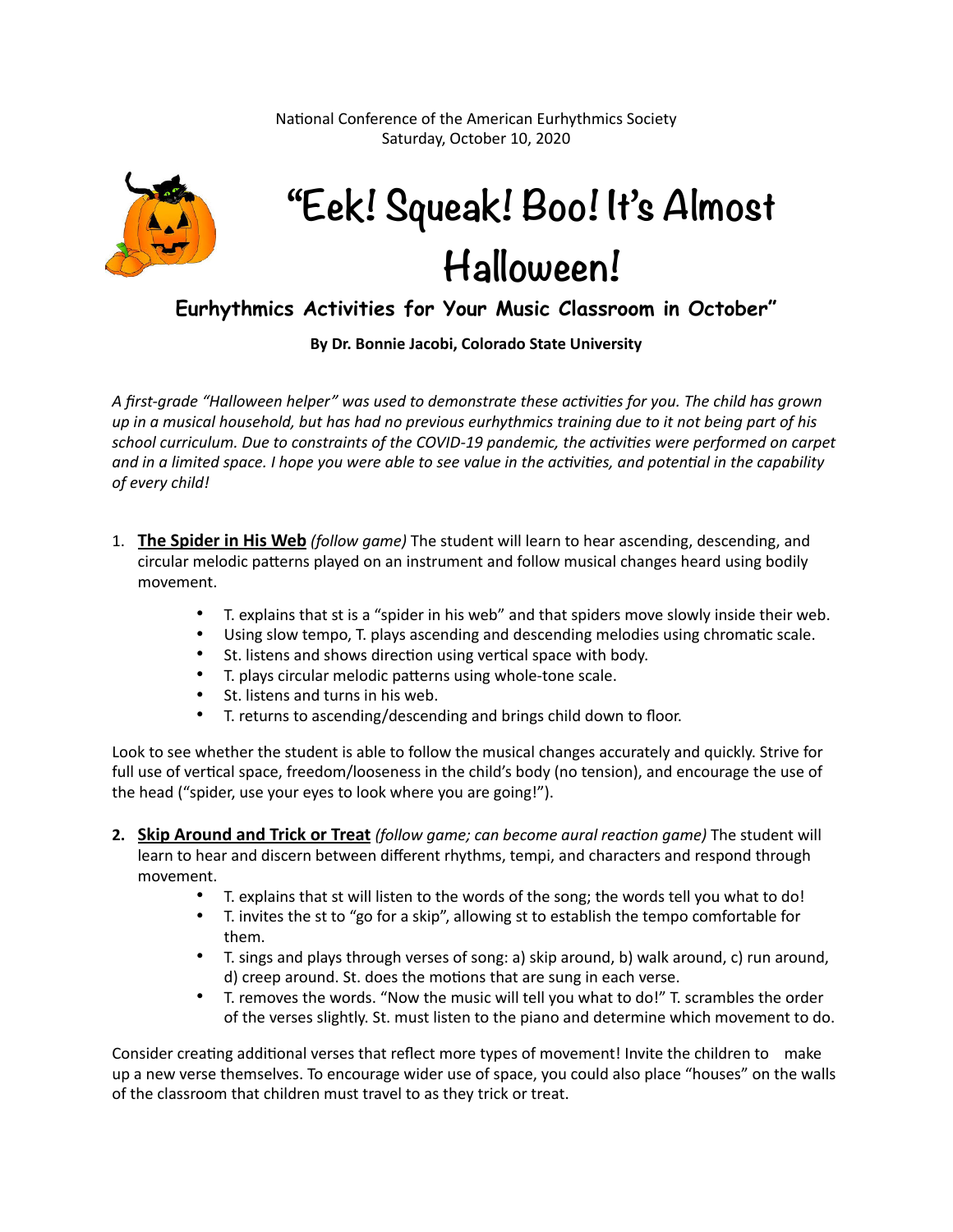Below is the original version of the song I collected in Klein Independent School District, Spring, Texas. I altered the words to: Skip around and trick or treat… but don't each much candy. Another possible variant: Skip around the pumpkin patch…make sure to bring one home.



**Pumpkin?** *(follow game)* The student will learn to hear and respond to weight, and the changes it brings about in the music and the body.

- St. holds imaginary "wagon" behind them. T. explains they will walk through the pumpkin patch and pick up small or large (imaginary) pumpkins to place in their wagon.
- T. invites st to talk a walk, allowing the child to establish walking pace that is comfortable for them.
- T. joins in with walking music, and pauses to give musical cues for stopping to pick up a pumpkin.
- St. listens for musical weight; lighter = smaller pumpkin, heavier = large pumpkin. T. also slows tempo slightly for larger pumpkins.

If children are successful, T. can incorporate three different-sized pumpkins. The musical cue for stopping to pick up a pumpkin must be very clear and evident. Watch the children closely; if they are not showing accurate or timely response through their body, you may need to exaggerate or alter your music, provide a verbal reinforcement, or provide children with more preparation for this activity. A great follow up to this activity would be to have the children listen to a musical masterwork excerpt in which musical weight is very apparent.

- **4.** The Sneaky Jack O'Lantern *(visual reaction game)* The student will learn to watch and respond to changes between two different rhythm values, using bodily movement through space.
	- This activity takes place in the dark! Material: jack o-lantern (plastic pumpkin & manual flashlight)
	- T. invites st to go for a walk. This allows the child to show their own walking pace. T. accompanies child's walking steps with a hand drum.
	- When the "sneaky jack o'lantern" turns on his light, st. must "go for a jog". If light goes out, st. must return to a walk.